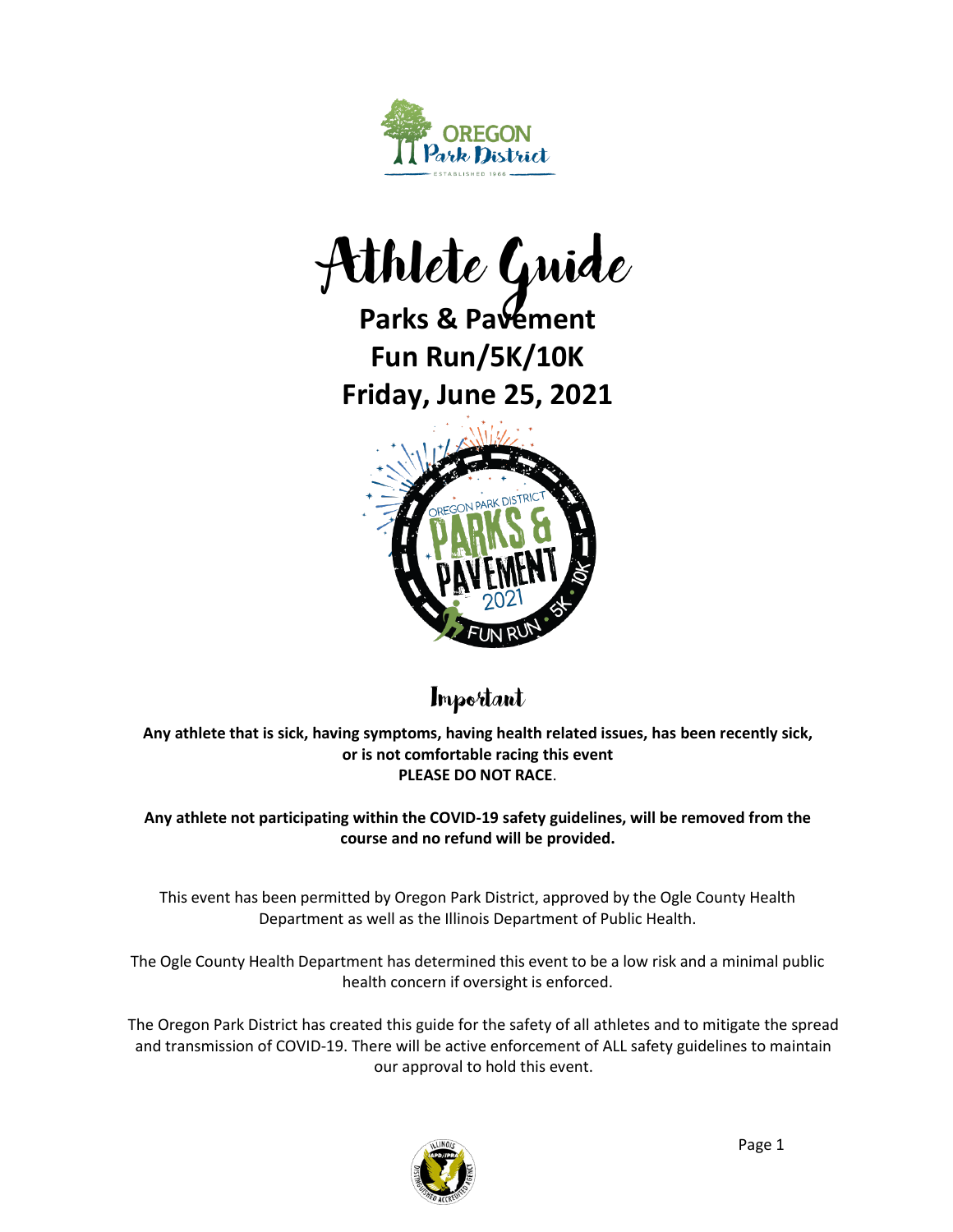

### Contents

#### **This document includes information regarding:**

Packet Pickup Times & Instructions Race Day Event Schedule Rules Event/Race Area Rules Race Specific Rules Safety Guidelines Statement Temperature Check Procedure COVID-19 Questionnaire (due on race day) Copy of COVID-19 Waiver (signed at time of registration) Course Route Maps

### Packet Pickup Times & Instructions

There will be two opportunities to pick up your race packet. It is important for the race day schedule that you do not wait until race day to pick up your packet.

#### 1. **Wednesday,**

**June 23, 2021** Nash Recreation Center 4 – 5:30 PM

- 2. **Thursday, June 24, 2021** Nash Recreation Center 4 – 5:30PM
- 3. Race day packet pick up will be reserved for those with extreme circumstances.
- Come into Nash Recreation Center to the front desk to pick up your packet.
- Each athlete will receive the following in their packet:
	- o Athlete T-shirt (as long as registered by the T-shirt deadline of June 4.)
	- o Racing bib with tracking chip attached.
	- o 4 safety pins
	- $\circ$  Copy of the COVID-19 safety waiver that you signed at time of registration. (within this packet)
	- o Our day of event COVID-19 Questionnaire REQUIRED to be submitted ON race day. (within this packet)

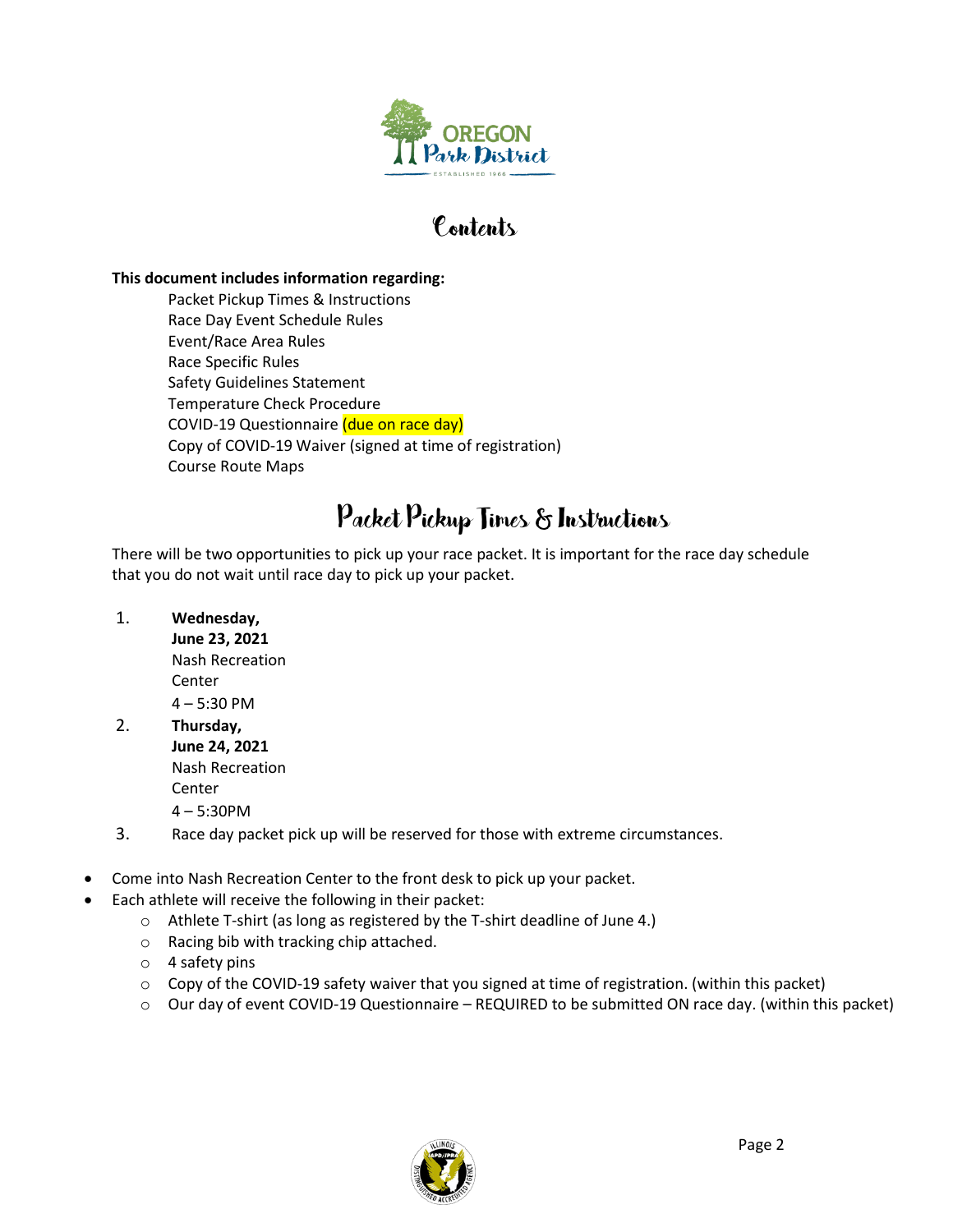

# Race Day Event Schedule Rules

#### **All athletes are asked to social distance before and after the event.**

- 1. 5:00 pm Earliest Check-in and Limited Packet Pick Up (Ends at 5:50pm)
	- a. Check-In includes an on-site temperature check to ensure all athletes are below 100 degrees as well as a submission of your COVID-19 questionnaire that is provided within this packet. (If you have a temperature over 100 degrees, you will not be allowed to participate.)
	- b. All athletes need to be checked in at least 10 minutes prior to their races' start time.
- 2. 5:30 pm Fun Run 1 Mile Race Starts
- 3. 6:00 pm 5K/10K Start Time
- 4. Only athletes will be allowed on  $6<sup>th</sup>$  street. All spectators must stand in the grass or sidewalk on either side of the street or parking lot of Nash. This will be strictly enforced.
- 5. You race time will start after you cross the mat under the arch and will end once you cross the mat again under the arch.
- 6. The race will continue until all athletes have finished or up until 8:30 pm. Any athletes that are still on the course attempting to finish the event when the event ends – are still required to comply with the event rules and COVID-19 safety measures.

#### **Upon completion of the race, each athlete is expected to do the following:**

- Cross the finish line
- Pick up a finisher medal from a volunteer at the finish. Please do not touch the stack of medals.
- Help yourself to a water and a snack
- Results There will be no on site, post-race, awards ceremony.
- Results will be available online as soon as possible at tri-3timing.com under the website result tab.
- We ask for all athletes and spectators of those athletes to promptly exit the event and enjoy our amenities in downtown Oregon.

### Event/Race Area Rules

- 1. Race athletes will be required to comply with the event safety guidelines during all aspects of the race. All social distancing requirements will be in effect.
- 2. There will be yard signs with arrows to help you follow the route keep an eye for these on the LEFT side of the road.
- 3. Runners should run against traffic on the LEFT side of the road for safety purposes.
- 4. Hand sanitizer stations will be available for all athletes as well as spectators.
- 5. Athletes under the age of 18 are required to have guardians with them at the event.

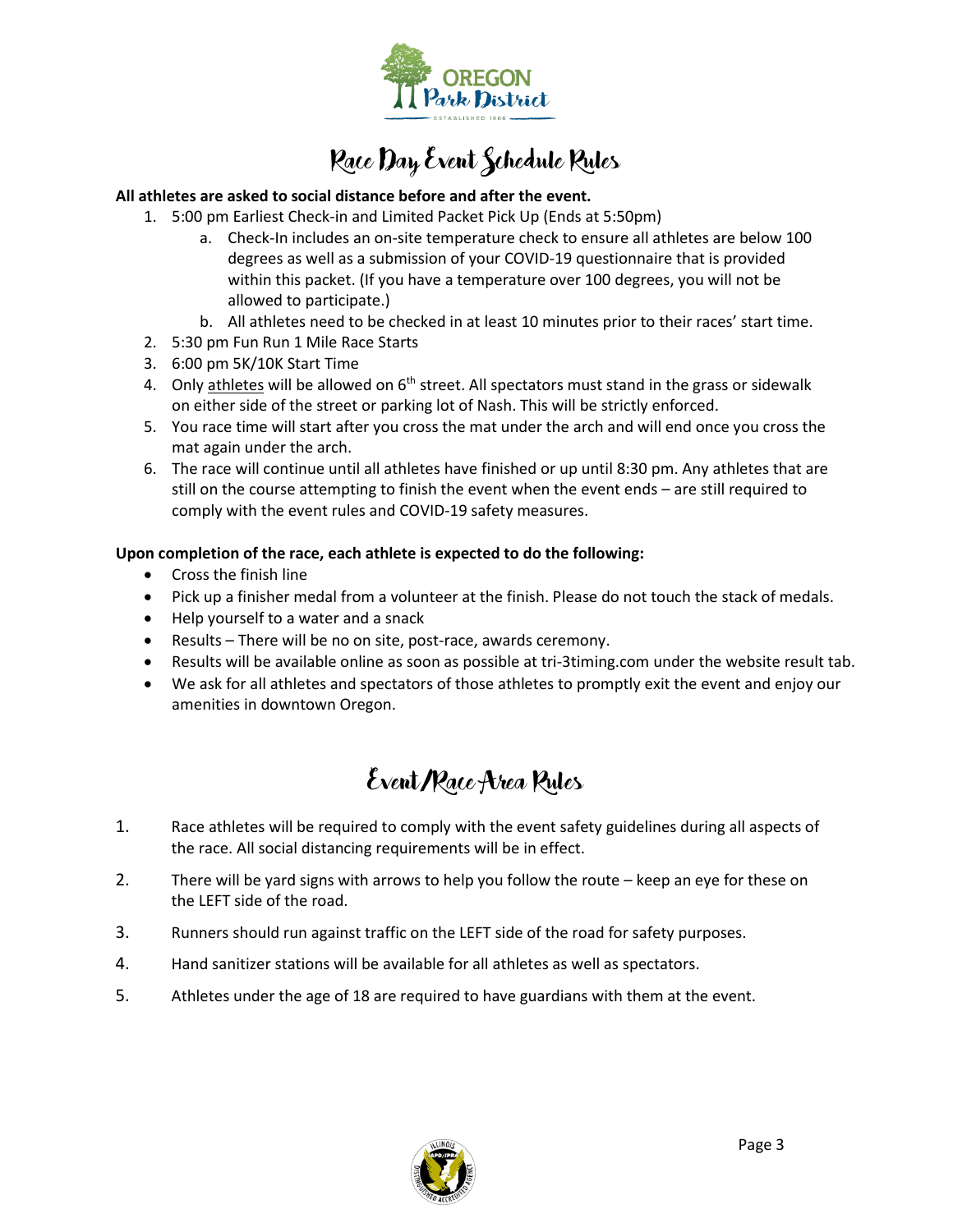

# Race Specific Rules

- 1. Athletes are encouraged to bring their own nutrition. Any wrappings or bottles must be disposed of in trash receptacles. The only source of water handed out during the race is at Fairgrounds Park for the 10K athletes. However, there are also two water bottle fill stations available. One located at Park West for the 5K runners and another for the 10K athletes located at Fairgrounds Park.
- 2. The full course including recreation paths and roads will be open to pedestrian and vehicle traffic throughout the event. This is why we recommend running on the LEFT side of the road and looking for the directional signs on the left as well.
- 3. There is no posted time limit to the event. However, police traffic control crossing Rt. 64 for the 10K and route volunteers may pull support at 8:30 pm.
- 4. Athletes still on the course, attempting to finish the event when the event ends are still required to comply with the event rules and safety guidelines.
- 5. Athletes will be responsible for following proper rules of the road.
- 6. Volunteers, OPD staff as well as police support may remove any athlete from the course at any time.

# Overall Safety Guideline Statement

Any athlete not participating within the COVID-19 safety guidelines or race safety rules, will be removed from the course and no refund will be provided.

By participating in the 2021 Parks & Pavement Run, you agree to follow the rules set forth by the Oregon Park District, The Ogle County Health Department, the Illinois Depart of Public Health, and the Center for Disease Control.

These rules may be amended at any time and will be posted at the Check-In table during the duration of the event, in your packet as well as emailed to you prior to the event.

Your cooperation with these rules will allow us to execute a fun and safe racing experience for all athletes.

Any questions can be directed to the Amanda Zimmermann by calling 815-732-3101 or email at amanda@oregonpark.org

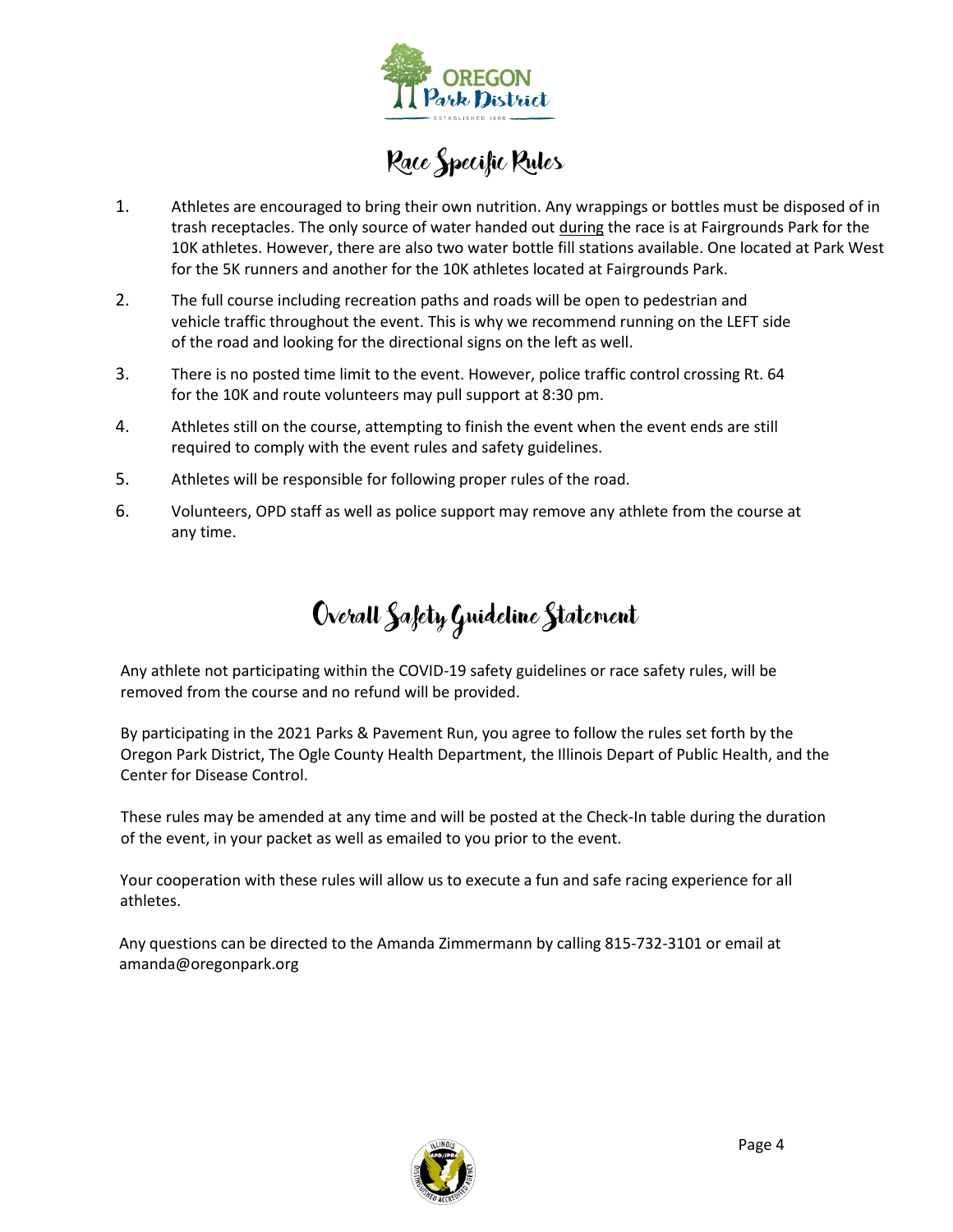

Copy of Covid-19 Waiver

(you had already signed at time of registration)

Please read this form carefully and be aware that in signing up and participating in this program(s), you will be expressly assuming the risk and legal liability and waiving and releasing all claims for injuries, damages, or loss which you or your minor child might sustain as a result of participating in any and all activities connected with and associated with this program(s) (including transportation services and vehicle operations, when provided). I recognize and acknowledge that there are certain risks of physical injury to athletes in this program(s), and I voluntarily agree to assume the full risk of any and all injuries, damages or loss, regardless of severity, that my minor child or I may sustain as a result of said participation. I further agree to waive and relinquish all claims I or my minor child may have (or accrue to me or my child) as a result of participating in this program(s)against the Oregon Park District, including its officials, agents, volunteers and employees. I have read and fully understand the above waiver and release all claims and assumption of risk.

I further understand and acknowledge that my enrollment and my (or my minor child's) participation in an Oregon Park District activity or facility use is wholly voluntary and that there are physical risks and hazards connected with participation, including, but not limited to the risk of communicable disease such as COVID-19.

I understand, acknowledge, and agree that Oregon Park District is not responsible for and does not assume the costs of any medical testing, care, or treatment associated with my (or my minor child's) participation in the activity or facility use, including, but not limited to, any medical testing, care, and treatment of myself or anyone with whom I may have contact during or after my (or my minor child's) participation in any activity or facility use.

I further understand and agree that if I (or my minor child) or anyone I have had direct recent contact with exhibits symptoms of COVID-19, as set out by the U.S. Centers for Disease Control, on the day of or within 14 days prior to the activity or facility use, I (or my minor child) will not participate in the activity or facility use. I understand and agree that if I (or my minor child) exhibit symptoms of COVID-19, as set out by the U.S. Centers for Disease Control, during the activity or facility use, I (or my minor child) will leave immediately and notify the Oregon Park District of the same. I understand and agree that any registration, activity, or program fees will be returned if my (or minor child's) participation in the activity or facility use is terminated under either of these circumstances. I understand and agree that if I or anyone I have had direct contact with exhibits symptoms of COVID-19, as set out by the U.S. Centers for Disease Control, within 14 days after the activity or facility use, I will immediately provide notice of the same to the Oregon Park District.

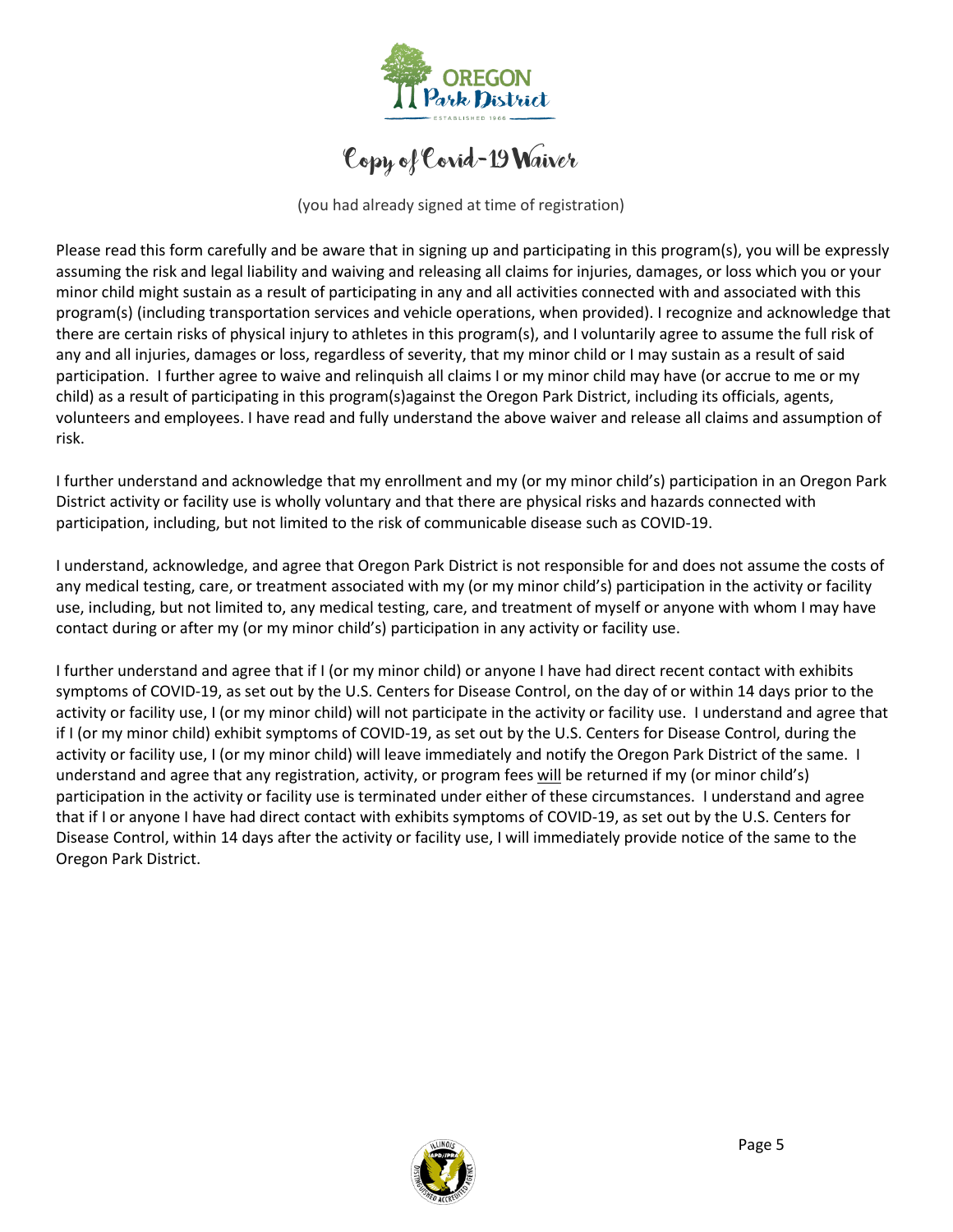

## Covid-19 Questionnaire

(1 questionnaire per athlete)

### **Full Athlete's Name:\_\_\_\_\_\_\_\_\_\_\_\_\_\_\_\_\_\_\_\_\_\_\_\_\_\_\_\_\_\_\_\_\_\_ Date: 06/25/2021**

| Have you had a fever or<br>do you current feel<br>feverish?                                  | <b>YES</b> | <b>NO</b> |                                                                       |
|----------------------------------------------------------------------------------------------|------------|-----------|-----------------------------------------------------------------------|
| Do you have a cough?                                                                         | <b>YES</b> | <b>NO</b> |                                                                       |
| Are you having shortness<br>of breath or trouble<br>breathing?                               | <b>YES</b> | <b>NO</b> |                                                                       |
| Do you have chills or<br>repeated shaking with<br>chills?                                    | <b>YES</b> | <b>NO</b> |                                                                       |
| Do you have any muscle<br>pain?                                                              | <b>YES</b> | <b>NO</b> | If yes to any of these                                                |
| Do you have any recent<br>onset of headache or sore<br>throat?                               | <b>YES</b> | <b>NO</b> | questions, you will not be<br>allowed to participate in<br>the event. |
| Do you have any flu like<br>symptoms                                                         | <b>YES</b> | <b>NO</b> |                                                                       |
| Do you have any recent<br>loss of taste or smell?                                            | <b>YES</b> | <b>NO</b> |                                                                       |
| Have you experienced any<br>recent GI upset or<br>diarrhea?                                  | <b>YES</b> | <b>NO</b> |                                                                       |
| Have you had contact<br>with anyone testing<br>positive for COVID-19 in<br>the past 14 days? | <b>YES</b> | <b>NO</b> |                                                                       |
| Have you traveled outside<br>the state in the past 14<br>days?                               | <b>YES</b> | <b>NO</b> | If Yes, Location:                                                     |
| Have you been tested for<br>COVID-19 in the past 14<br>days?                                 | <b>YES</b> | <b>NO</b> | If Yes, Date & Result:                                                |
| Have you been diagnosed<br>with COVID-19?                                                    | <b>YES</b> | <b>NO</b> | If Yes, Date:                                                         |
| <b>Race Official Section Only</b>                                                            | Approve    | Decline   | Time:                                                                 |

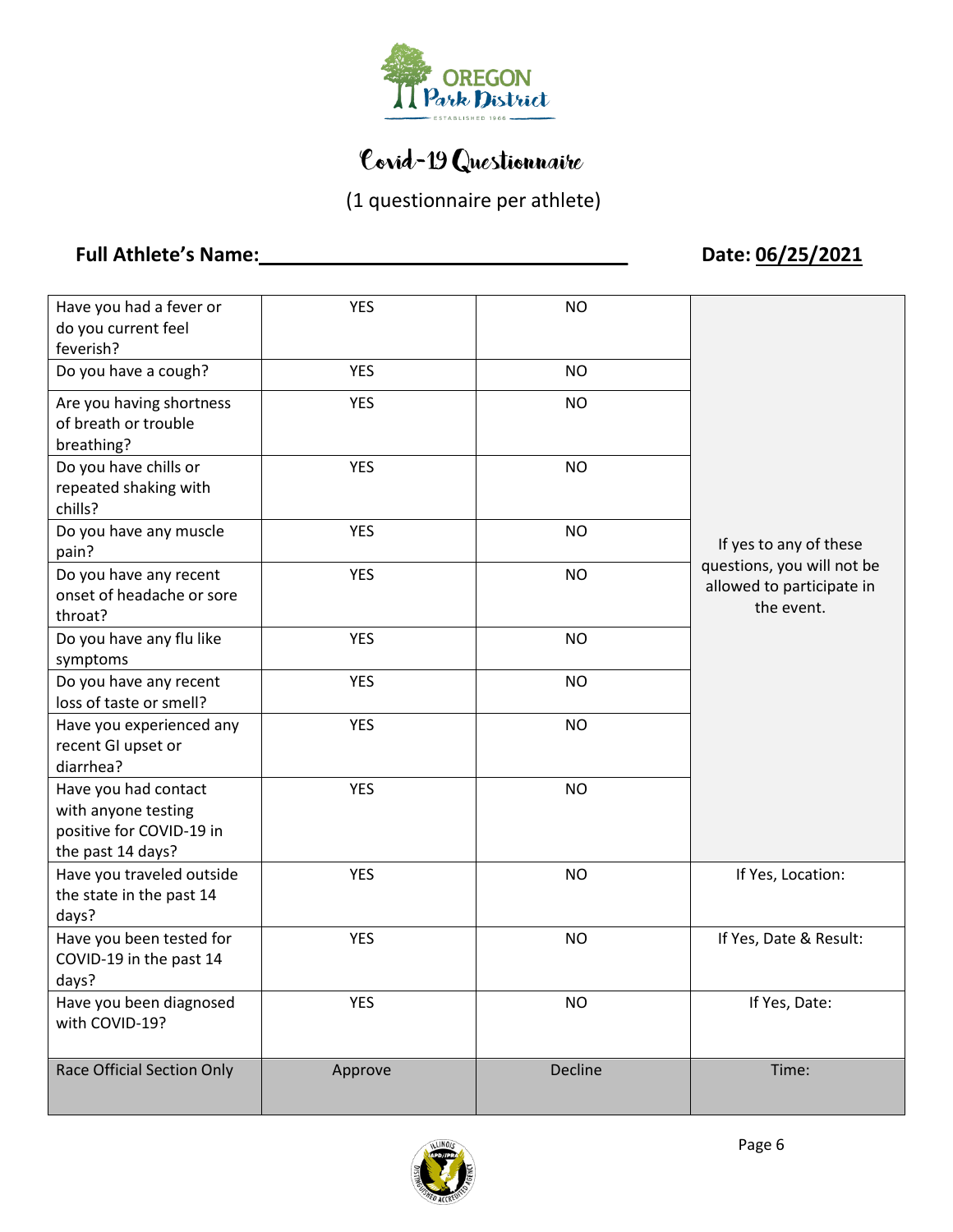

## Parks & Pavement 1 Mile Fun Run Route

# (There will be a volunteer at the turn around point)



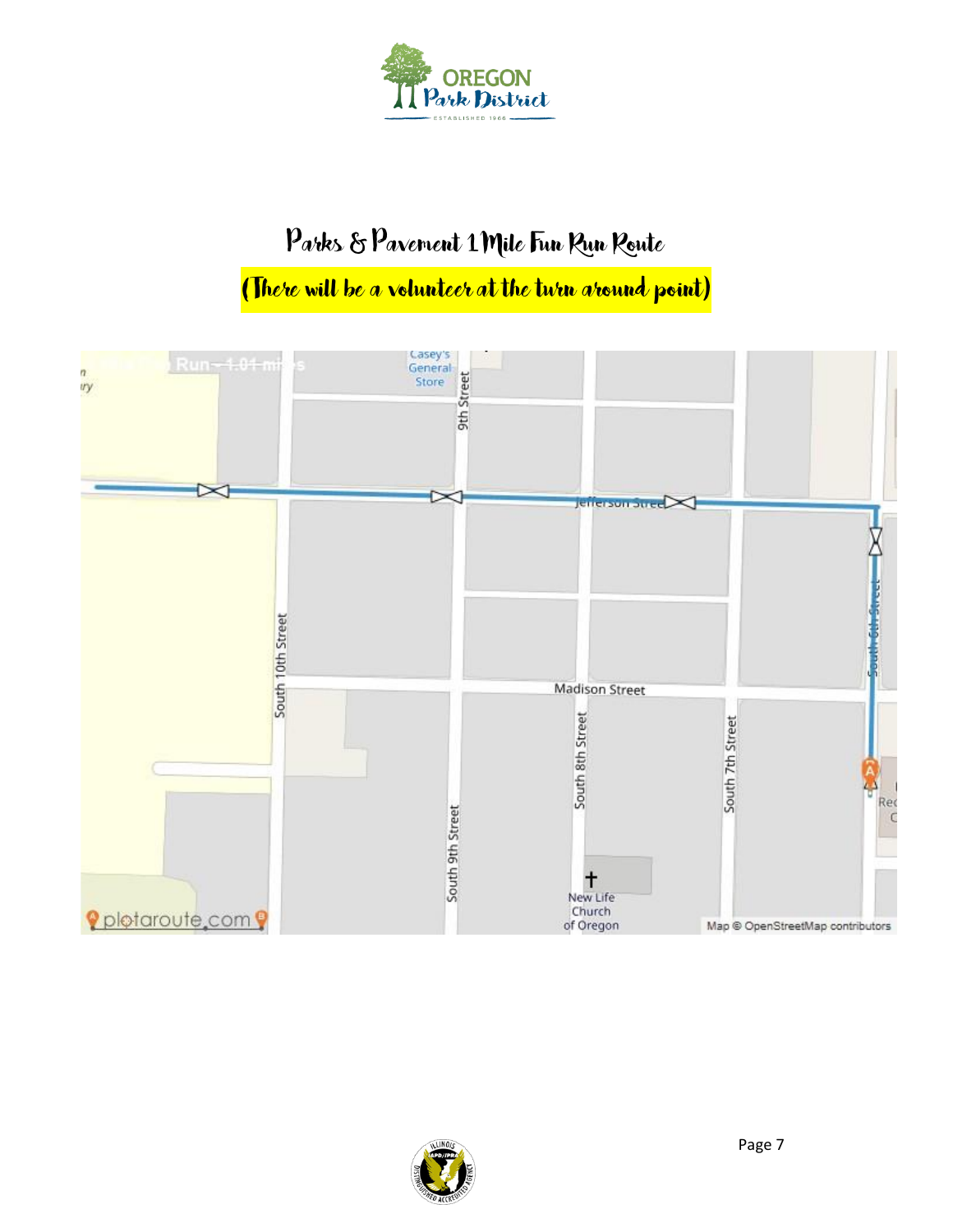

# Parks & Pavement 5K Route

(There will be a mix of directional signs and road volunteers on the route) Revised 6/18/2021